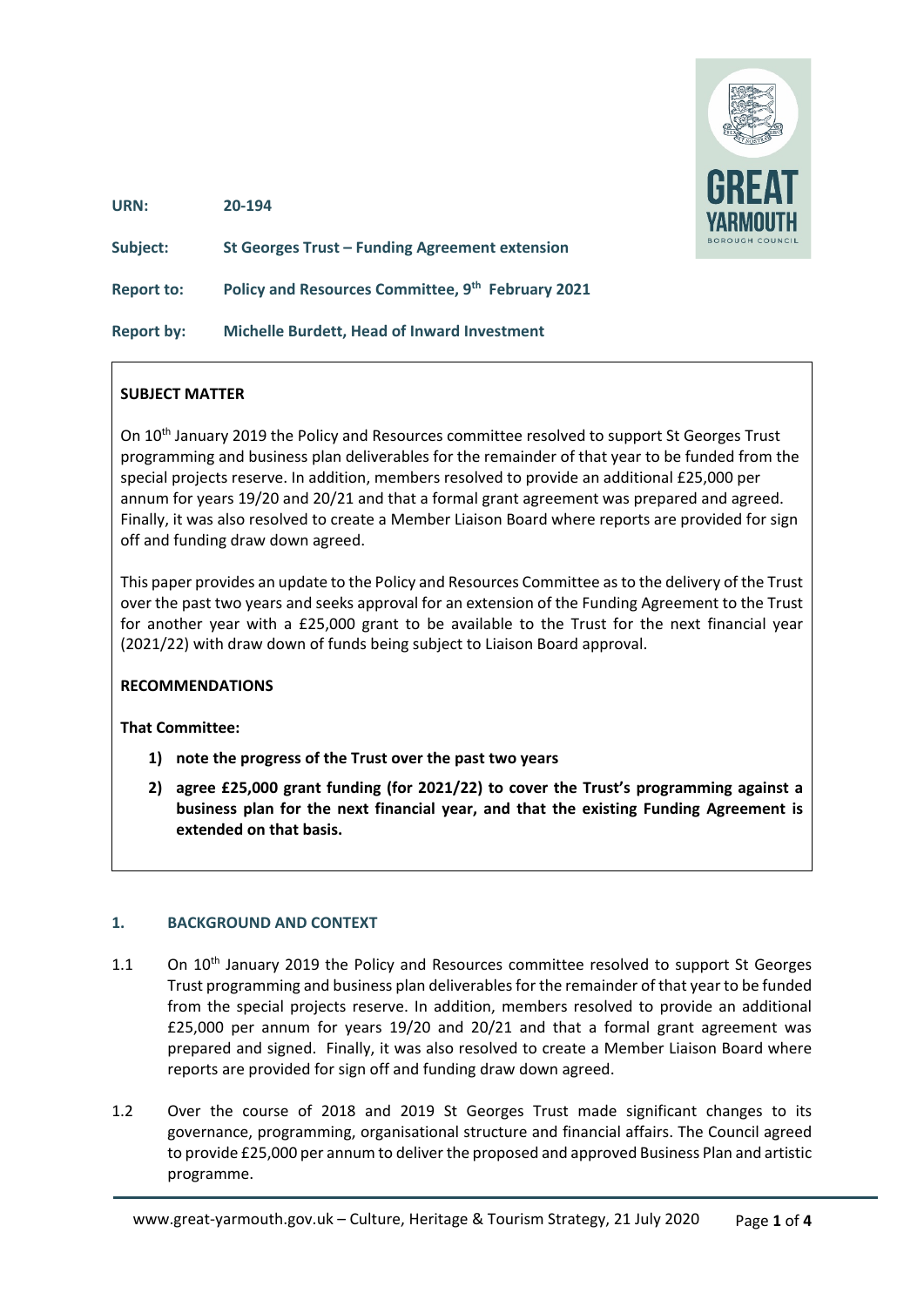1.3 Since Members agreed to an annual grant to St Georges Trust in January 2019, the Council, along with its partners worked collaboratively to draft and seek approval from Members of the Culture, Heritage and Tourism Strategy and Action Plan. Policy and Resources committee (July 2020) fully endorsed the objectives and deliverables, as such, the work undertaken by various delivery bodies such as St Georges Trust, Out There Arts, The Hippodrome, Norfok Museums Service, GYPT and others are all an important part of the success of that strategy.

#### **2 PROGRESS OF ST GEORGES TRUST PROGRAMME**

- 2.1 Following the Policy and Resources paper in January 2019, much work has been undertaken by the Creative Director of St Georges Trust. The Trust have now fully refreshed the Board of Trustees whereby each Trustee now has a lead role focused on a sector or skill. This covers Trustees representing: business, community liaison, marketing, finance / fundraising and projects. This has provided the Trust with a more robust approach to the oversight of the business plan, bringing in funds and developing partnerships within the Borough and within the field of arts and culture.
- 2.2 During the financial year 2019/20 the Trust delivered a wide range of activities, focusing on the approved objectives and key performance indicators in their business plan. Annex A provides members with an overview of the Trusts achievements during 2019/20. This shows that aside from the last 6 weeks of the year which was impacted by the first lockdown as a result of COVID, the Trust delivered the majority of what it set out to achieve and in many areas, overachieved against their agreed Key Performance Indicators (KPIs).
- 2.3 Unfortunately, due to the issues faced by all businesses effected by COVID and the resultant lockdowns, the Trust found it difficult to deliver the programme as laid out in their business plan during 2020/21. However, as reported to Policy and Resources in July 2020 the Trust took steps to deliver a series of performances outside, including; a family show, a musical show, a youth production in the plaza, cinema showings and community engagement and training programmes.
- 2.4 In addition to the Trust adapting to the impacts of COVID as referred to in paragraph 2.3, the Trust also sought funding from a variety of sources that were launched to support the arts and culture sector due to the impacts of the COVID restrictions. This has assisted them in being able to sustain themselves over the period of business closures. As a result, the Trust successfully brought in over £154,000 – this came from £35k from Arts Council England (emergency funding), £25k from the RHLG (Retail Hospitality and Leisure Grant) and then another £94k Recovery grant fund from Arts Council England again.
- 2.5 The funds have been used to sustain their operations over the last year as well as continued development of new partnerships including a number of schools to support the Trusts transition to a Community Theatre. One significant outcome of this funding and the work of the Trust moving towards community engagement (often online) was the success of the Online Panto which saw over 200,000 children across the whole country view the show via online methods. In addition, the Trust used the funds to continue the resourcing of the team to deliver the online activities, as well as manage and maintain the building
- 2.6 The Trust has presented their progress to the Arts and Culture Liaison Board where monitoring takes place and financial draw down is approved. The Trust now has sound financial management in place, it has built successful relationships with others to deliver programmes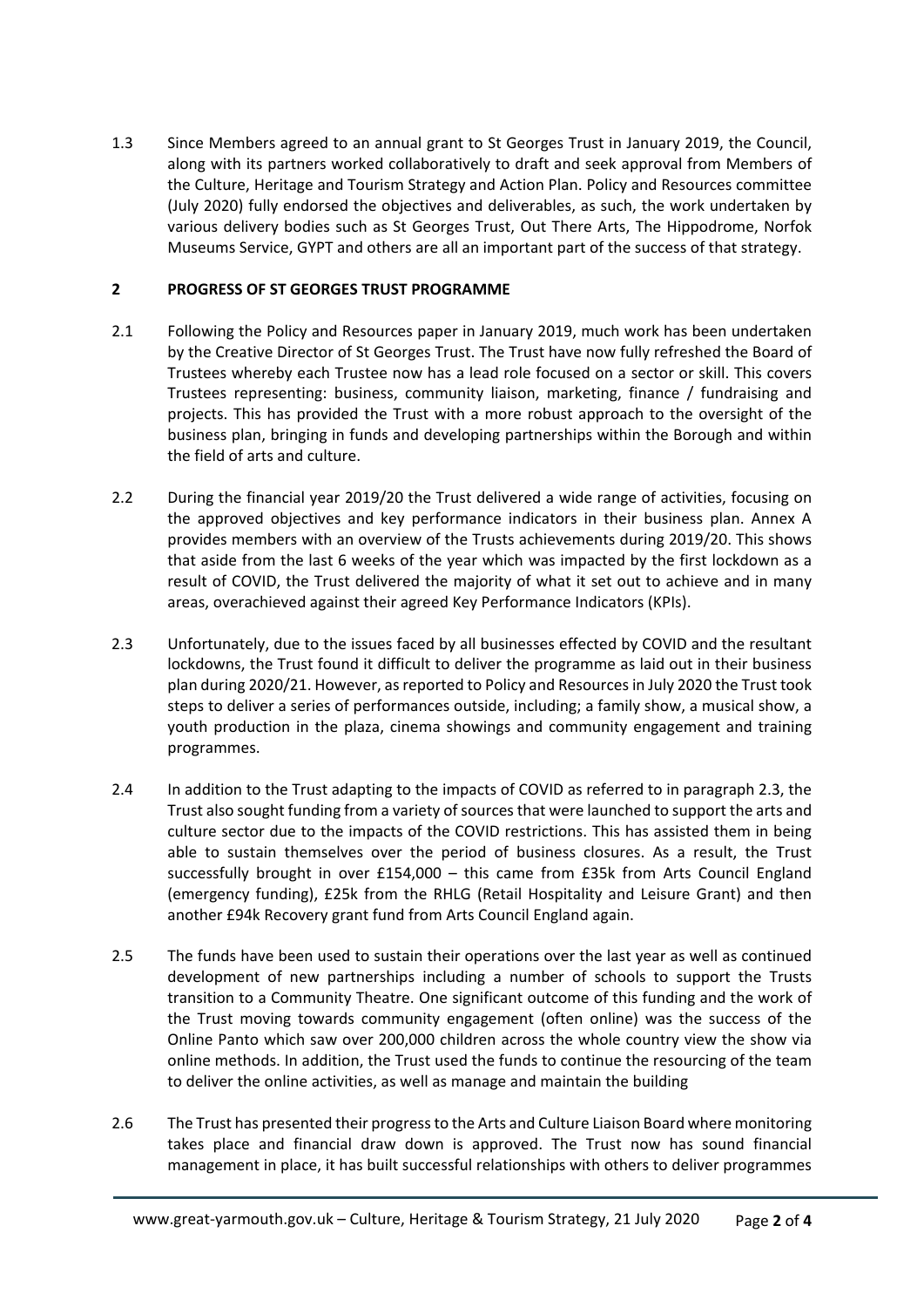in partnership (such as Out There Arts) and has commenced discussions with other provider of funds such as the EXPERIENCE project. The Board recognises the achievements of the Trust and has proposed that the Trust develop a new business plan with a view to seeking additional funding from the Council alongside other funders.

#### **3 ST GEORGES TRUST – FUTURE FUNDING AND FINANCIAL IMPLICATIONS**

- 3.1 Annex B provides the overarching business plan that builds upon the one that has been delivered during the last 2 years against an agreed funding agreement. This shows that the Trust will continue to be a Community Arts Centre and Theatre delivering activities to build upon; artistic programming, community engagement, partnership working, fundraising and commercial income streams. These are clearly laid out with quantitative key performance indicators that will be reported to the Arts and Culture Liaison Board on a quarterly basis (should members be minded to support this papers proposal) and the approval of these reports and therefore drawn down of the funds agreed by the members of the Liaison Board.
- 3.2 The Trust have also carefully constructed a financial forecast model. This shows that to break even in terms of their programming and other operational costs they need around £100,000 income per annum. They have forecast that they will generate a proportion of that income from shows and other fundraising – using modest figures as the economy recovers from COVID-19 and social distancing measures are reduced. The result of this work indicates that due to sponsorship from commercial sources being reduced, they request £25,000 from the Council per annum for the next financial year.
- 3.3 Unlike the report provided to members in January, the budget for this proposal is not within the base budget and would therefore be growth to the revenue account, funded by the special projects reserve.
- 3.4 At the January (2019) Policy and Resources meeting, members agreed to hold the electricity bill debt until the outcome of the Arts Council application was known. As the Trust was successful with the bid and have subsequently brought in additional external funding, they were and continue to be keen to repay this debt. As such, the Trust have repaid £6682 and have a remaining debt to pay of £10,480. An agreement has been drafted to stabilise the monthly repayments as we go into the new season and commence delivery of the new business plan.

#### **4 RISK IMPLICATIONS**

- 4.1 Should members choose not to continue providing financial support to St Georges there is a risk that it would not be able to deliver its artistic programme and whilst other funds would be sought – the financial strain on the Trust would be significant and it may jeapardise the viability of the programme and the Trust going forward.
- 4.2 Secondly, whilst the Trust have a full financial package in development, there is a risk that should members not support this request other funders will lose confidence and also withdraw funding, thus potentially jeapardising the Trusts viability in the long term. The continued support of the Council demonstrates to other partners the commitment to the Trust and the sector as a whole which is particularly important given the targets and objectives of the recently approved Culture, Heritage and Tourism Strategy.

#### **5 SUMMARY**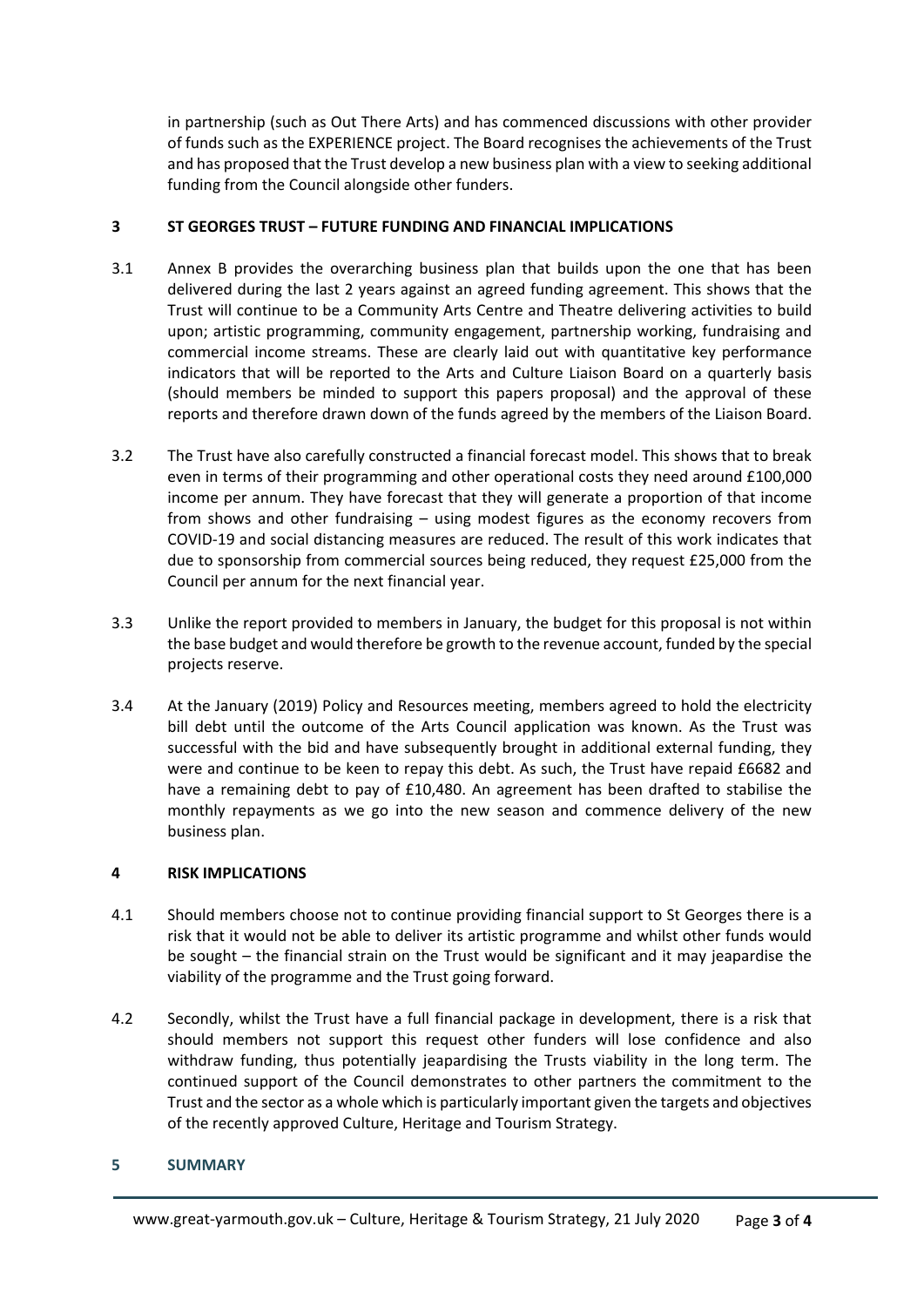- 5.1 On 10<sup>th</sup> January 2019 the Policy and Resources committee resolved to support St Georges Trust programming and business plan deliverablesfor the remainder of that year to be funded from the special projects reserve. In addition, members resolved to provide an additional £25,000 per annum for years 19/20 and 20/21 and that a formal grant agreement was prepared and agreed. Finally, it was also resolved to create a Member Liaison Board where reports are provided for sign off and funding draw down agreed.
- 5.2 This paper provides an update to the Policy and Resources Committee as to the delivery of the Trust over the past two years and seeks approval for an extension of the Funding Agreement to the Trust for another year with a £25,000 grant to be available to the Trust for the next financial year (2021/22) with draw down of funds being subject to Liaison Board approval.

| Area for consideration                       | <b>Comment</b>                                     |  |
|----------------------------------------------|----------------------------------------------------|--|
| Monitoring Officer Consultation:             | Engagement in advance of the drafting of the paper |  |
|                                              | and advice embedded as part of the paper           |  |
| Section 151 Officer Consultation:            | Engagement in advance of the drafting of the paper |  |
|                                              | and advice embedded as part of the paper           |  |
| <b>Existing Council Policies:</b>            | Culture, Heritage and Tourism Strategy, Economic   |  |
|                                              | Growth Strategy, Pathway to Recovery Plan          |  |
| <b>Financial Implications:</b>               | As outlined in the report                          |  |
| Legal Implications (including human rights): | Only those referred to in paragraph 3.4. NPLaw     |  |
|                                              | have been engaged and have completed the           |  |
|                                              | drafting of the agreement.                         |  |
| <b>Risk Implications:</b>                    | As identified in report                            |  |
| Equality Issues/EQIA:                        | None                                               |  |
| Crime & Disorder:                            | None                                               |  |
| <b>Every Child Matters:</b>                  | N/A                                                |  |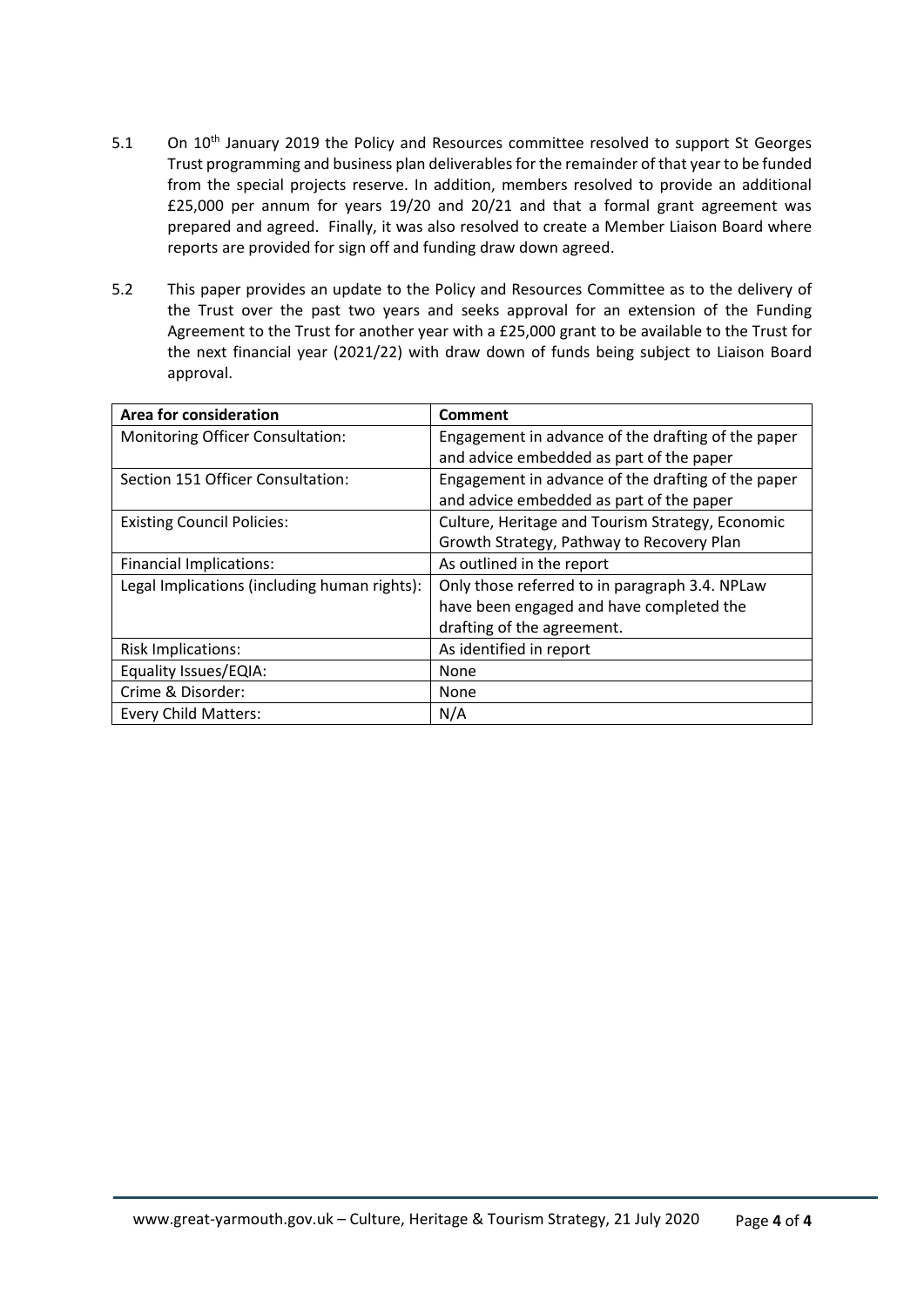St. George's Theatre continues to play a distinctive role in Great Yarmouth and the surrounding areas. The town already enjoys popular entertainment venues with Britannia Pier and The Hippodrome. A Community Theatre is needed to complement these venues and offer opportunities for engagement and participation by local people. The outcomes from a recent implemented Audience Development Plan, prove an interest in Theatre and locally produced shows. Success has been enjoyed with youth productions and amateur shows, as well as projects which explore arts activity as a path to wellbeing. As a Community Theatre, St. George's encourages regular groups and organisations to use the venue as their base and is developing long term relationships. It has a year round programme which includes professional Theatre and attracts different elements of the community.

The vision for this Community Theatre can be summarised as follows:

## *'A thriving venue embraced by local people and visitors.'*

- *It will have a varied programme including, music, comedy, plays & film*
- *It will engage the community through participation, productions, workshops & arts activities*
- *It will integrate and involve a range of diverse communities through joint programming*
- *It will be home to local amateur groups & various clubs*
- *It will be relevant & accessible for young people*
- *It will be recognised by visitors as having a unique entertainment offer*
- *It will offer a top quality all round customer experience*
- *It will celebrate its status as an historic building & an important part of the town's heritage*
- *It will be significant to the County & the wider arts scene, working with partnerships*
- *It will have a strong commercial arm, helping it to become financially viable and sustainable*

To achieve the vision in line with the three year business model, we have been engaging everyone involved with the organisation in delivering five strategic objectives.

- Programming
- Community Engagement
- Partnership Working
- Fundraising
- Commercial Income Streams

Each objective is monitored through key performance indicators.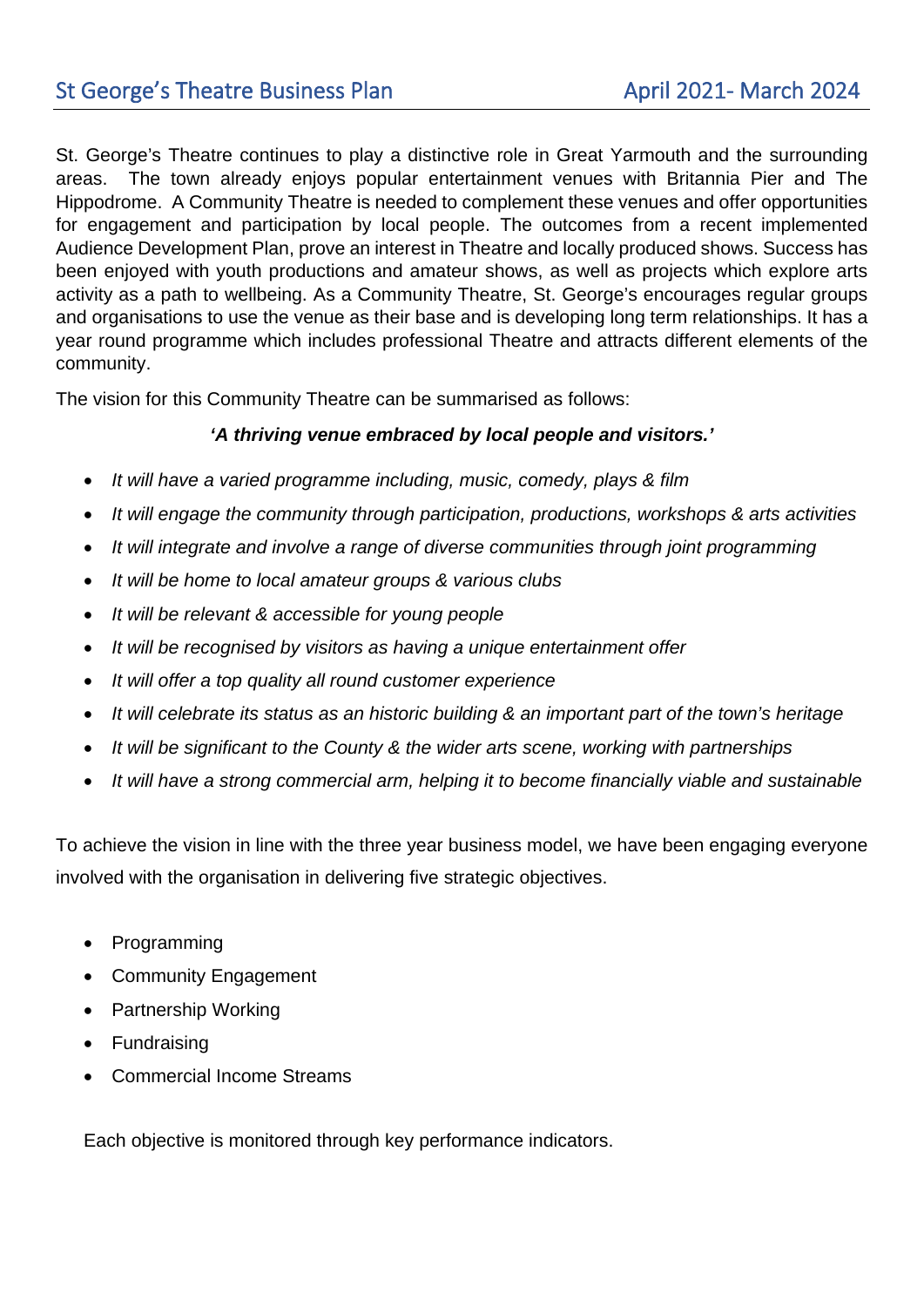#### **Programming**

In order for St. George's Theatre to fulfil its role within the Town as a Community Arts Centre and Theatre, the programme reflects the various elements of the community and their interests.

• Continue to implement the Audience Development Plan while consolidating and refining the offer in response to audience figures, which indicate areas of success.

## **Key Performance Indicators – Programming – All year round events – 12 month targets**

Programme a minimum of 80 theatre events per year which otherwise would not be available in the Borough. Base line annual audience number of 10,000 to rise by 500 every year.

Book 4 Charity shows per year which support and celebrate different organisations within the Borough and helps raise money for St. George's Theatre Trust. Base line audience number of 60 to rise by 20 per quarter -depending on Social distancing regulations

Present 12 talent showcases per year and increase local audience attendance. This includes Jam sessions to create a future 'Battle of the Bands' event. Base line audience number of 30 per show to rise by at least 15 each year.

Programme 2 accessible children's shows per month. Base line audience number of 70 to rise by 30 each year - depending on Social distancing regulations

Present an event film screening per month. Base line audience number of 70 to rise by 20 each year depending on Social distancing regulations.

Programme one comedy event per quarter which generates commercial revenue. Base line audience number of 50 to double each year - depending on Social distancing regulations.

Present 1 music event per month to showcase a range of music styles and generates commercial revenue. Base line audience number of 60 to double each year - depending on Social distancing regulations

Present two live theatre shows a month. Base line audience number of 60 to double each year -

depending on Social distancing regulations

Attract one event a quarter which reflects the diverse communities within the Borough and increase. Base line audience number of 50 to rise by 5 every quarter - depending on Social distancing regulations

• Adapt the unique offer for visitors to complement seasons based on visitor feedback.

# **Key Performance Indicators – Programming – Seasonal events – Annual targets**

Present Three Outdoor Events during the summer season. Base line audience number of 60 to rise by 20 each year.

Create a series of one day workshops for families and young people to run throughout the summer holidays. Base line audience number of 20 to rise by 10 each year.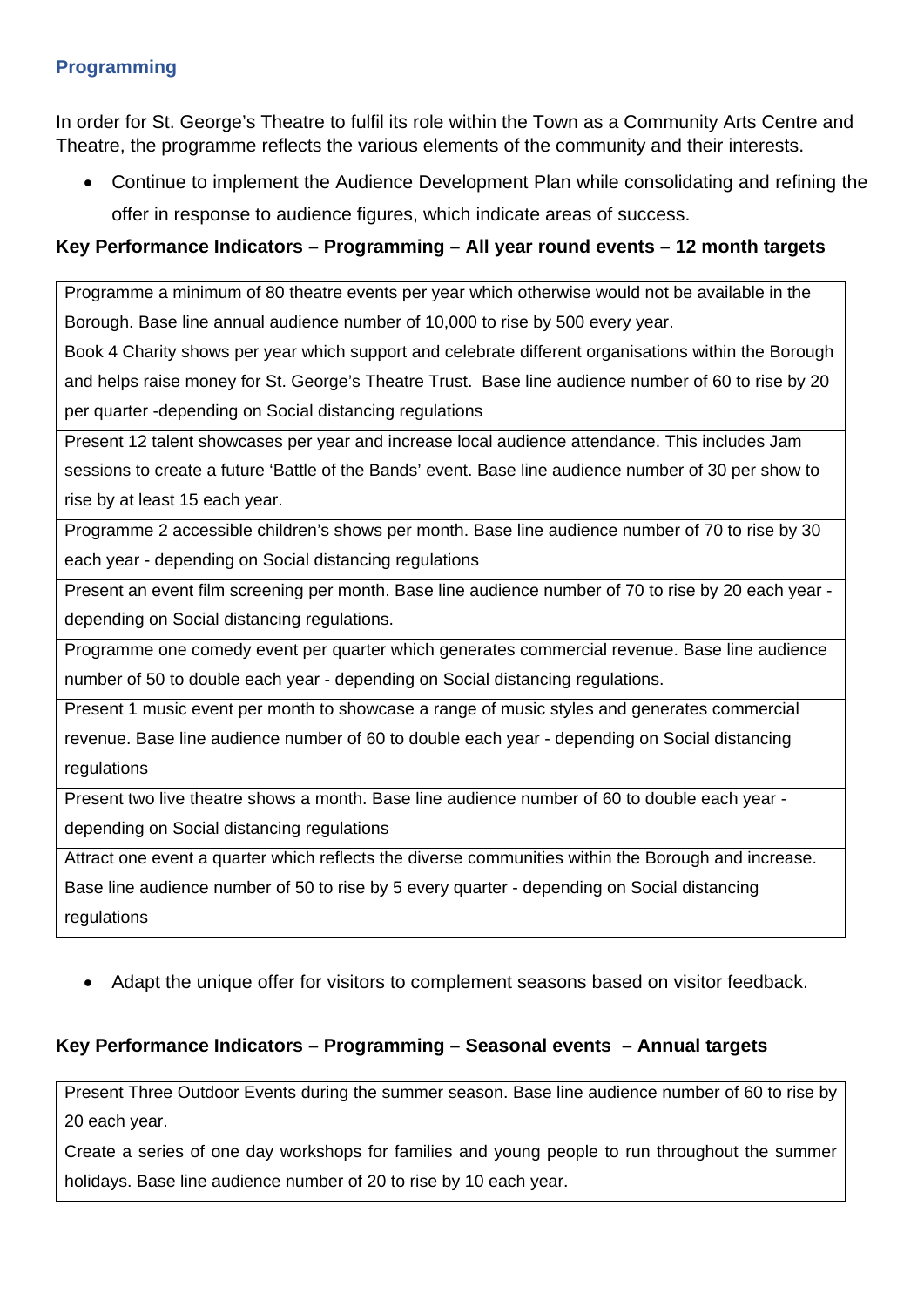Produce two community productions a year in August and October. Base line audience number of 60 per show to rise by 20 every year - depending on Social distancing regulations.

Produce a family Pantomime which attracts visitors and local audiences for 25 shows and 5 extra performances for schools and generates commercial revenue. Base line audience number of 70 per show to rise by 20 each year.

Present an Adult Pantomime each winter season which attracts local people and visitors for 10 shows. Base line audience number of 60 per show to rise by 20 every year - depending on Social distancing regulations.

Continue to integrate both the café and Plaza area into the programme, so that there are various activities on offer in these spaces such as Jazz in the café, comedy and themed events.

## **Key Performance Indicators – Programming – Cafe events**

Programme extension of season Twilight Jazz events in the café to build a local Jazz Club.

Programme extension of season Twilight Comedy in the café to develop local Comedy Club.

Programme extension of season arts activity on the Plaza

# **Key Performance Indicators –Addressing Barriers**

New Signage

Research and consult with Conservation Officer regarding external lighting options

Calculate costings for hand rails to distinguish access path

Work with Town Master Plan regarding walk from King Street car park

Collaborate with Heritage Action Zone Consortium to promote area

• Implement a Marketing Action Plan which includes promotion and membership schemes

# **Key Performance Indicators – Marketing Plan**

Refresh Marketing strategy for venue Develop Marketing plan for programme

# Community engagement

- Continue to develop the Community Engagement Plan building on the past success of the community productions. Continue to develop the range of participation workshops.
- •

# **Key Performance Indicators – Community Engagement**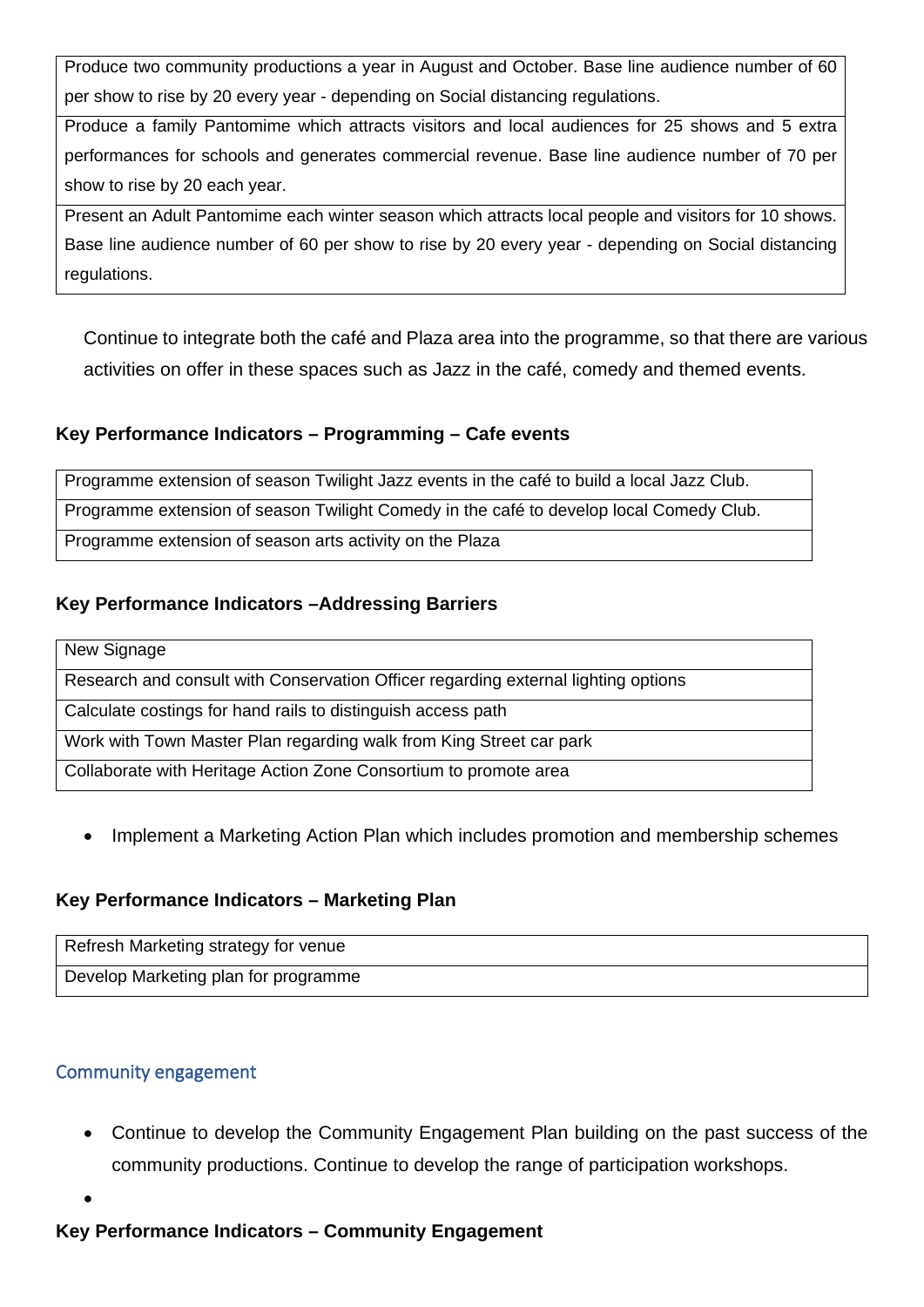Develop 3 weekly activities for adults such as Art classes, Community singing and a film course.

Develop 2 weekly activities for young people such as drama classes and music sessions.

Develop 2 holiday workshops for families such as puppet making and storytelling.

Continue to forge links with the minority community groups.

#### **Key Performance Indicators – Community Engagement**

Translations to a range of languages for publicity

Programme diverse events to target different minority groups

• Build on the relationships with local schools through specific school performances, which have accompanying education packs and engage a community outreach leader to deliver workshops in outlying areas of the Borough.

#### **Key Performance Indicators – Community Engagement**

Develop the streaming offer to Primary Schools across the Country in 2021.

Create Schools Shakespeare Festival in 2021 with 5 schools to grow each year by one extra school.

Book 3 schools to perform in the Theatre annually and raise by one each year.

• Research all potential funding opportunities and make applications for specific projects.

#### •

## **Key Performance Indicators – Community Engagement**

• Create arts activities which focus on Arts and Wellbeing

## Partnership working

Continue to work in conjunction with:

- Other venues such as Sheringham Little Theatre, Norwich Theatre Royal, Norwich Arts Centre and The Garage.
- Festivals such as Out There, GY Arts Festival, Yarmonics, Young@Arts Festival, Family Arts Festival, Norfolk and Norwich Festival
- Touring schemes building on the work this year achieved with Eastern Angles, House and Creative Arts East.
- National events such as Heritage Open Days, Museums at Night and BBC new comedy.

## **Key Performance Indicators – Partnership working**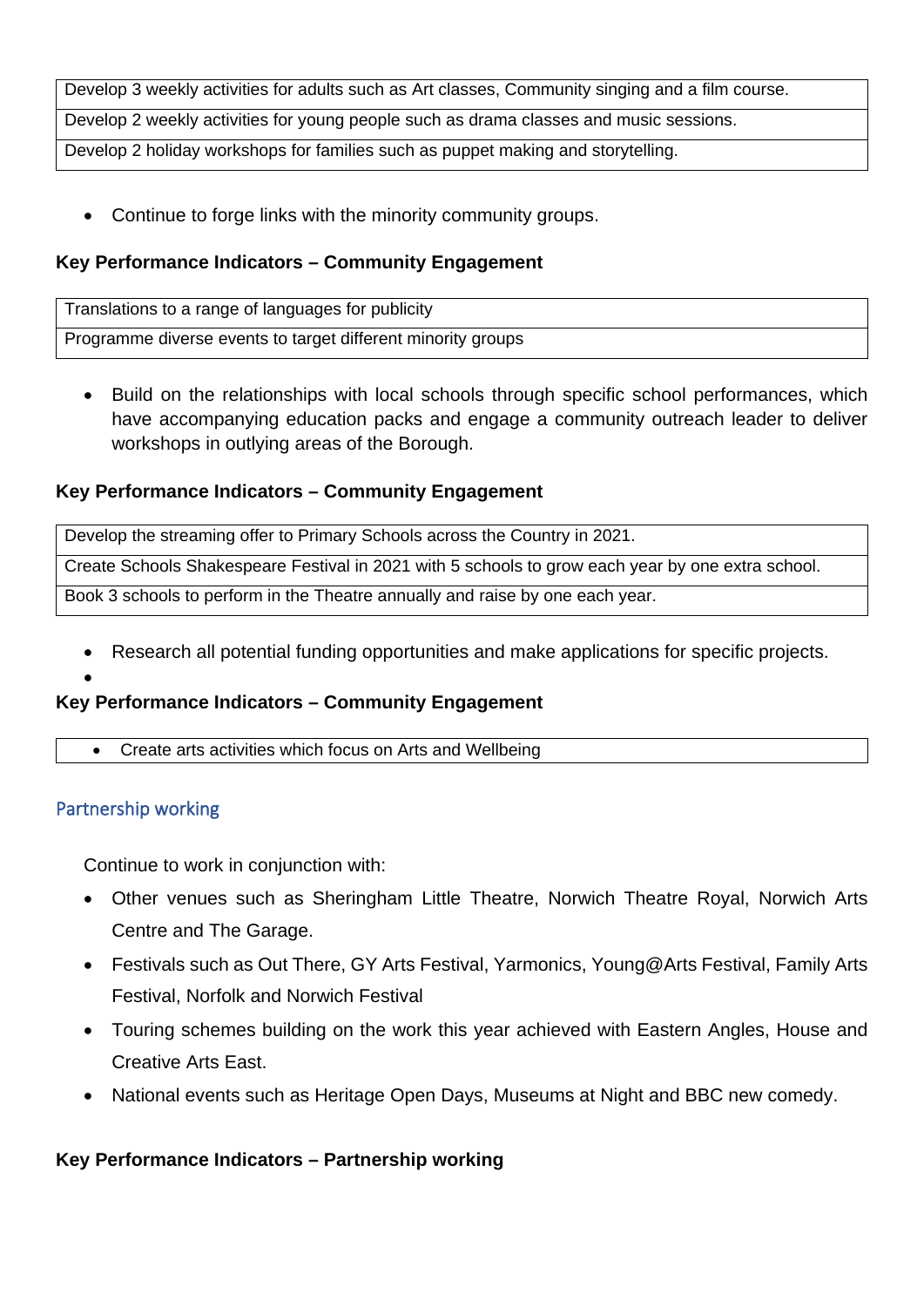Work in partnership with festival producers to identify appropriate performances/events /activities which contribute to the festival offer while generating a small surplus for the theatre.

Programme 6 pieces of touring theatre each year which would otherwise not appear in the Borough.

Engage with 4 national events each year to raise the profile of Great Yarmouth.

Engage with the GYBC Cultural Board and liaise further with tourism bodies to ensure St. George's is involved with local and National strategies.

- Continue to collaborate with local organisations, such as Time & Tide Museum, Out There Arts, MAP, Golden Threads, Norfolk Music Hub and Harbour Radio to inform programming and ensure St. George's Theatre is included in community focussed activities.
- Engage in the development of a Cultural Quarter of Great Yarmouth working with local partners to link The Drill House, Time and Tide, Skippings Gallery and St. George's.

## **Key Performance Indicators – Partnership Working**

Increase regular hires with local groups to 6 per week Increase regular events with local partner organisations to one per month

Explore stronger collaboration with Out There Arts

# **Key Performance Indicators – Partnership Working**

Trustee from Out There Arts to join St. G Board and inclusion in next NPO bid.

# Fund Raising

- Refresh the fund raising strategy
- Create a 'Fund Raising' Committee to organise local activity and develop strategies for generating donations
- **Key Performance Indicators – Fund Raising**

Trustees to refresh the fund raising strategy and allocate tasks

## Commercial income streams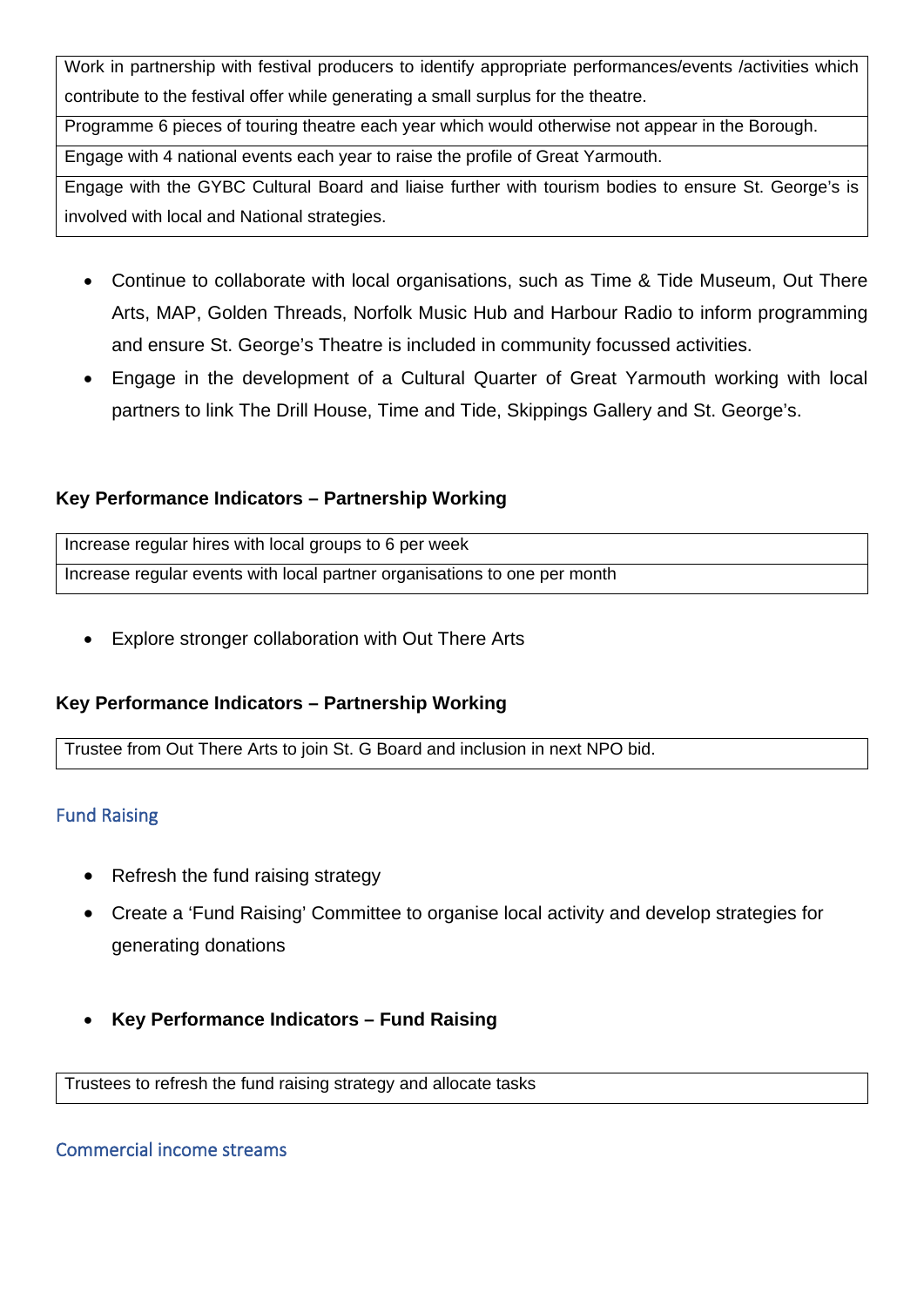• Research the most profitable and appropriate options for the café including leasing it out, or making a full capital investment to improve the kitchen facilities.

#### **Key Performance Indicators – Commercial Income Streams**

Present a detailed report outlining the options for the future of the café

• Depending on the regulations, increase commercial hires and events.

#### **Key Performance Indicators – Commercial Income Streams**

| Increase regular weekly hires to 6 per week                    |
|----------------------------------------------------------------|
| Raise profile of Theatre as Wedding venue with a Wedding Fayre |
| Increase conference and event hire to 2 per month              |

• Adapt the plan for corporate and business engagement including an appropriate sponsorship scheme based on the current economic situation.

#### **Key Performance Indicators – Commercial Income Streams**

Re- launch the Sponsorship scheme

• Maximise the secondary spend in the Theatre to include advertising space and merchandise as allowed.

#### **Key Performance Indicators – Commercial Income Streams**

Sell seasonal merchandise to 25% of audience members

# 3 Year Business Plan Financial Forecasts

Please see the attached forecasts. The lack of clarity on what the future regulations might be, make it challenging to accurately forecast. We are assuming that social distancing will be removed by the Autumn 2021.

The forecast shows an annual requirement of £102K support in funding to deliver the programmes. We request a 3 year commitment of an annual funding agreement of 30% from the Borough to support the local community activity.